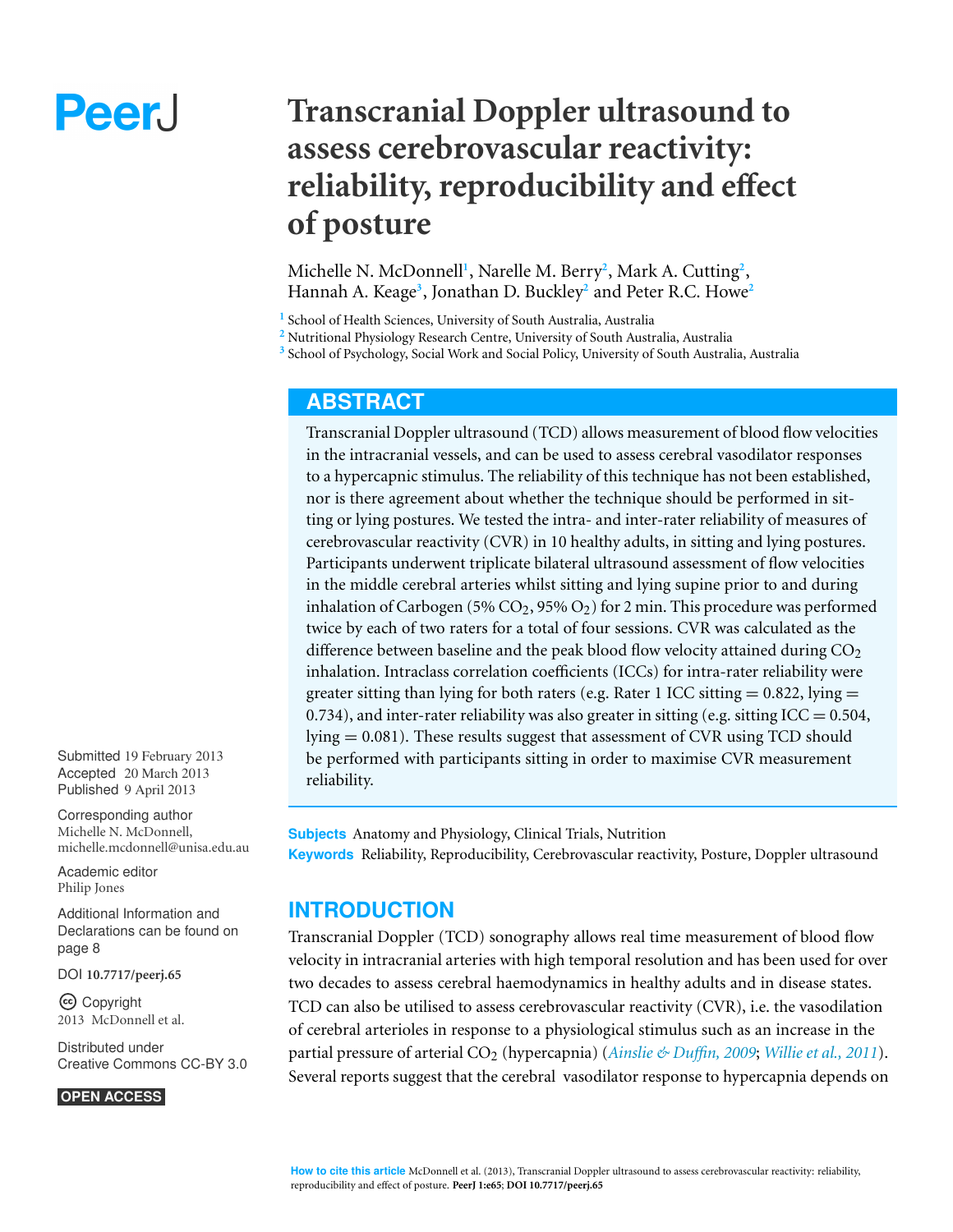the integrity of the vascular endothelium (*[Silvestrini](#page-9-0) [et](#page-9-0) [al.,](#page-9-0) [2000](#page-9-0)*; *[Krainik](#page-9-1) [et](#page-9-1) [al.,](#page-9-1) [2005](#page-9-1)*; *[Lavi](#page-9-2) [et](#page-9-2) [al.,](#page-9-2) [2003](#page-9-2)*) such that CO<sub>2</sub> induced CVR could serve as a surrogate marker of endothelial function in cerebral arteries (*[Laviet](#page-9-3) [al.,](#page-9-3) [2006](#page-9-3)*). However, the reliability of the CVR method, particularly under differing postural conditions (i.e. lying vs sitting) has not been fully investigated.

Differing methods can be used to induce a cerebral arteriolar vasodilatory response, such as hypercapnia (using steady state breathing during  $5\%$  CO<sub>2</sub> exposure or breath holding techniques) or medications such as acetazolamide (*[Dahl](#page-8-1) [et](#page-8-1) [al.,](#page-8-1) [1995](#page-8-1)*). Regardless of the stimulus, CVR is taken as the resultant change in mean blood flow velocity from a pre-stimulus baseline (*[Kernan](#page-9-4) [et](#page-9-4) [al.,](#page-9-4) [2000](#page-9-4)*; *[Willie](#page-10-0) [et](#page-10-0) [al.,](#page-10-0) [2011](#page-10-0)*). Mean blood flow velocity is typically measured in a conduit vessel such as the middle cerebral artery (MCA) which supplies a large proportion of brain tissue but will itself dilate minimally in response to the stimulus (*[Serrador](#page-9-5) [et](#page-9-5) [al.,](#page-9-5) [2000](#page-9-5)*). Thus changes of blood flow velocity in the MCA reflect changes in resistance to flow in the distal vasculature, i.e. arterioles in brain regions supplied by the MCA.

Repeatability of TCD measurements of MCA blood flow velocities was established nearly two decades ago. Demolis and colleagues confirmed that both intra-rater reproducibility and inter-rater reliability were satisfactory with strong correlations ( $r \geq 0.9$ ) in both cases) (*[Demolis,](#page-8-2) [Chalon](#page-8-2) [&](#page-8-2) [Giudicelli,](#page-8-2) [1993](#page-8-2)*). This study also established that mean velocities in the MCA vary with time of day, with significantly lower velocities recorded at 11am compared with 8am, and these variations in flow velocity follow a similar time course to diurnal variations in mean arterial pressure. This highlights the importance of conducting repeat experiments at the same time of day.

Reliability of CVR measures has previously been reported with the aim of comparing different methods of inducing hypercapnia. Intra-rater reliability of CVR measures was superior when induced by inhalation of 5%  $CO<sub>2</sub>$  but this study did not address the reliability of different raters or different postures (*[Totaro](#page-9-6) [et](#page-9-6) [al.,](#page-9-6) [1999](#page-9-6)*). Others have compared measurements of CVR in lying and sitting postures and found that baseline and peak cerebral blood flow velocity (CBV) were lower in sitting compared to lying, but reproducibility of the method in sitting was not investigated (*[Mayberg](#page-9-7) [et](#page-9-7) [al.,](#page-9-7) [1996](#page-9-7)*).

This study aimed to determine the intra- and inter-rater reliability of measures of CVR in bilateral MCAs of healthy adult participants in sitting versus lying positions. Investigation of posture was performed due to the availability of ultrasound probes attached to a headband, allowing this technique to be performed sitting and lying supine. Sitting may be preferable for some participants, particularly the elderly who may find lying supine whilst holding a breathing tube and mouthpiece uncomfortable.

# **METHODS**

#### **Participants**

Ten adult participants (aged 20–64, mean age  $33.8 \pm 13.4$  years [mean  $\pm$  SD]) were recruited from staff and students of the host institution after giving their written informed consent. The study was approved by the institutional Human Research Ethics Committee.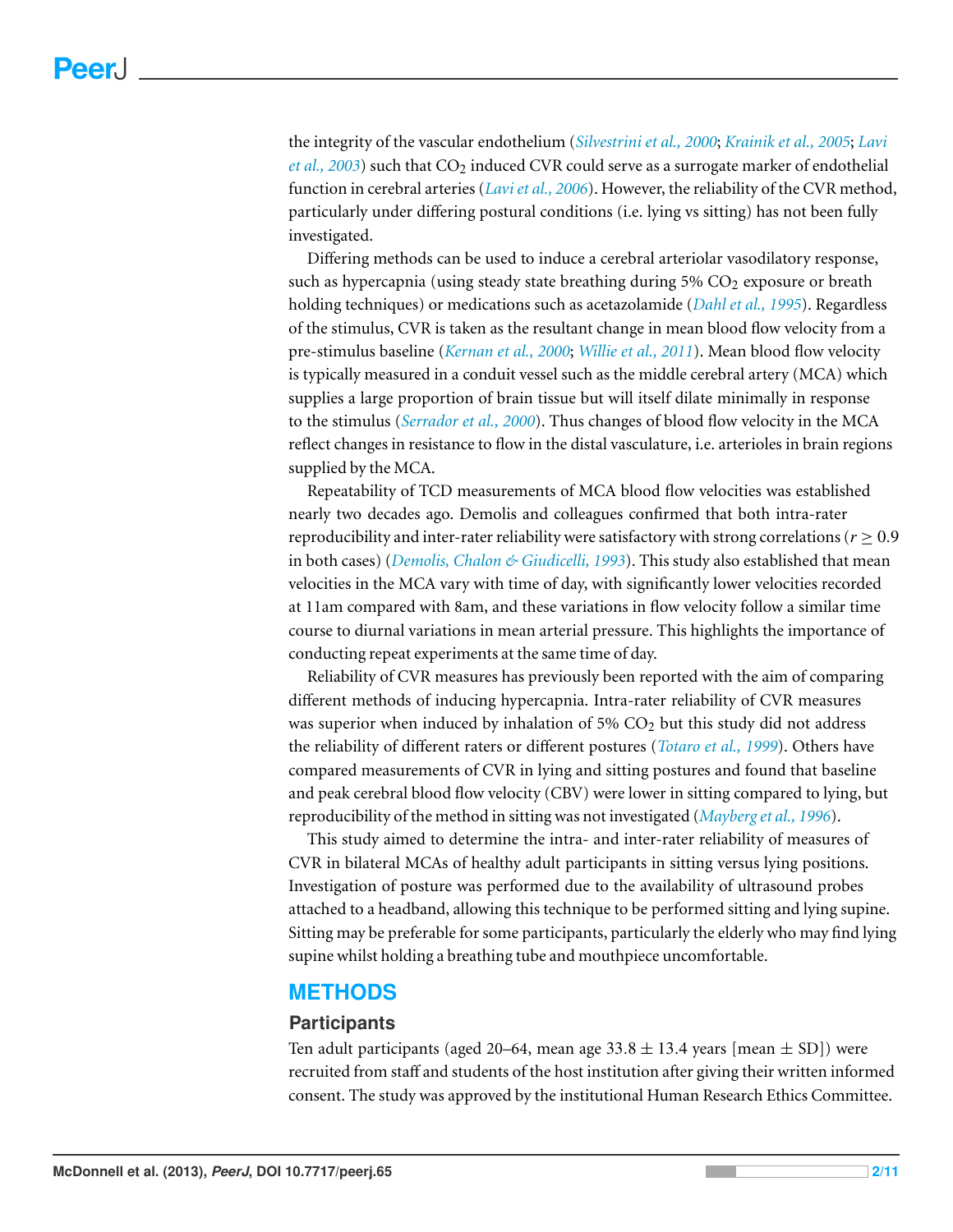Participants were excluded if they had cardiovascular or renal disease, a history of diabetes, stroke and/or neurological conditions, were smokers or on nicotine replacement therapy, or were taking anticholinergic or psychotropic medications. Participants refrained from eating two hours prior to testing and caffeine four hours prior to testing.

#### **Apparatus**

Bilateral MCA blood flow velocities were measured with a Multigon TOC2M Neurovision TCD system (Multigon Industries Inc., New York, USA) using two 2-MHz transducer probes securely mounted on an adjustable headband. Time-averaged mean blood flow velocity measures (cm/s) were obtained every second (i.e. 1 Hz sampling rate) and stored for off-line analysis.

### **Procedure**

Participants attended an air-conditioned laboratory on four separate occasions at the same time of day, with each visit separated by one week. Assessments in both the lying and sitting positions were conducted on two occasions by Rater 1 (MMcD) and on two occasions by Rater 2 (MAC); both raters had recently performed at least 25 assessments. The order of assessments, either sitting or lying supine, was randomised between raters and sessions. On arrival, the headband that holds the two 2.0 MHz transducers was placed over the head and adjusted for a comfortably firm fit. The 2-MHz transducers were then centred on the temple, adjusted until maximal amplitude signals were obtained bilaterally, at which time they were secured in the headband to ensure stability of the signals for the duration of the experiment. The precise positioning and recording of mean flow velocity in each MCA was performed as previously described (*[Aaslid,](#page-8-3) [Markwalder](#page-8-3) [&](#page-8-3) [Nornes,](#page-8-3) [1982](#page-8-3)*) through the trans-temporal windows, above the zygomatic arch. Participants breathed room air through a 2-way non-rebreathing valve and mouth piece with a nose-clip attached and were either seated comfortably in a chair with arm-rests, feet flat on the floor, or lying supine with one pillow for at least 10 min prior to commencing the testing. Participants were advised to perform "relaxed breathing, in and out through the mouth".

After at least 10 min of breathing room air through the mouthpiece, measurement of CVR was performed during hypercapnia induced by breathing a mixture of 5%  $CO<sub>2</sub>$ –95%  $O<sub>2</sub>$  (Carbogen) from a spirometer. This method was used in preference to breath holding or controlled hypoventilation to avoid concomitant hypoxia which can influence the ventilatory response (*[Ainslie](#page-8-0) [&](#page-8-0) [Du](#page-8-0)ffin, [2009](#page-8-0)*) and it has been shown to be more reproducible than other methods when performed by the one rater (*[Totaro](#page-9-6) [et](#page-9-6) [al.,](#page-9-6) [1999](#page-9-6)*). Beat-to-beat changes in mean CBV were measured bilaterally during a 30-s baseline period, then breathing the Carbogen mixture for 2 min. Each test was then followed by a 2 min rest period breathing room air again. This procedure was repeated three times both sitting and lying (counterbalanced) separated by a 10 min rest period after changing positions. Participants returned the following week at the same time of day to repeat the study with the same rater, then on two subsequent occasions with the other rater (counterbalanced).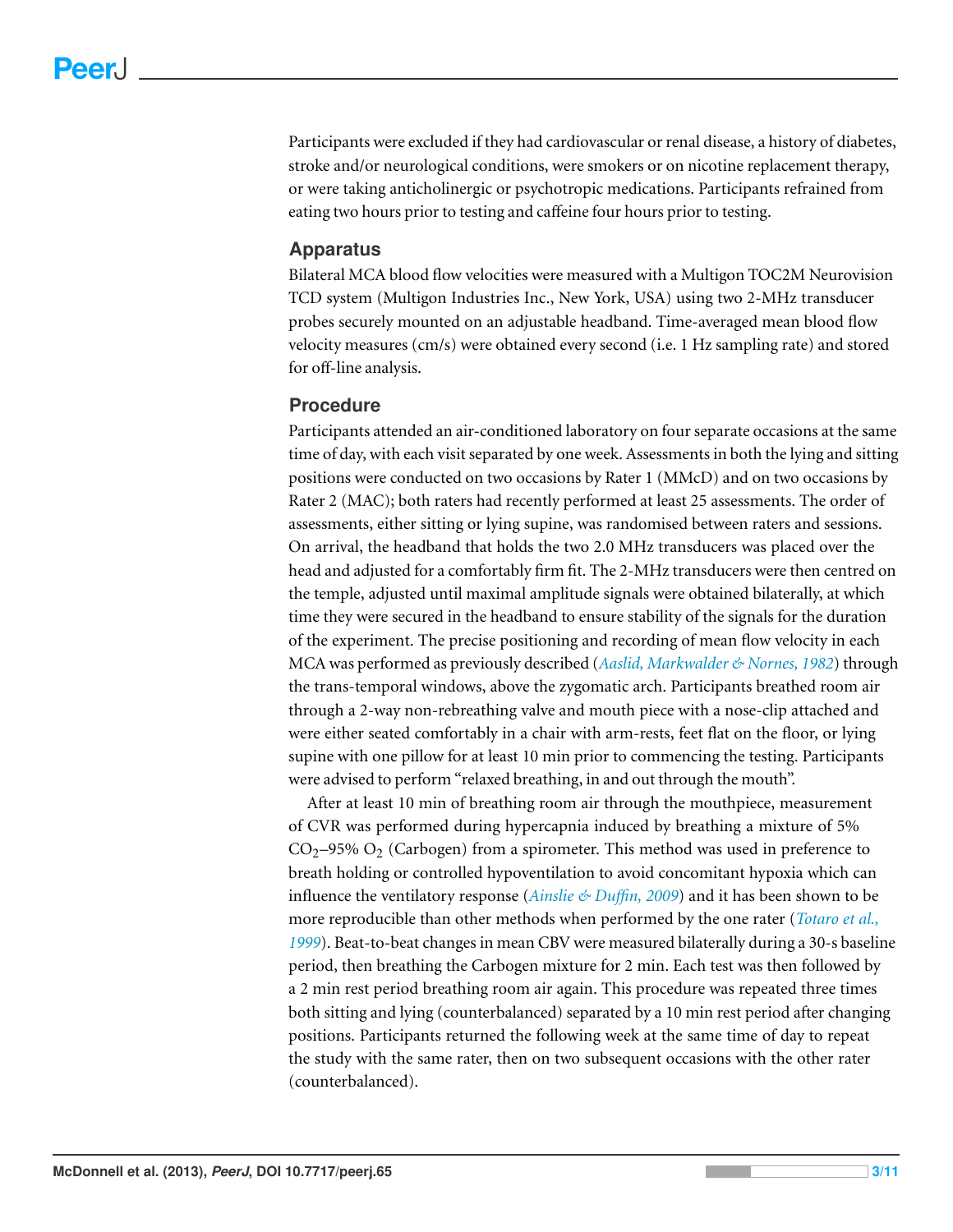<span id="page-3-0"></span>



#### **Data analysis and statistics**

The sample size of 10 participants was chosen in accordance with other reliability studies involving TCD (*[Harrer](#page-8-4) [et](#page-8-4) [al.,](#page-8-4) [2011](#page-8-4)*; *[Brodie](#page-8-5) [et](#page-8-5) [al.,](#page-8-5) [2009](#page-8-5)*). Recordings of bilateral CBV waveforms were averaged over the 30s baseline period in each of the triplicate assessments in each position (for each of the four separate testing sessions). The CBV waveforms obtained during the 2 min periods of hypercapnia were plotted against time and a spline curve was fitted (20% smoothing, LOESS filter) to aid determination of the peak blood flow velocity (Table Curve 2D, Systat Software Inc., CA, USA) [\(Fig. 1\)](#page-3-0). Calculation of CVR involves comparing beat to beat changes in CBV to a pre-stimulus baseline (*[Willie](#page-10-0) [et](#page-10-0) [al.,](#page-10-0) [2011](#page-10-0)*; *[Wijnhoud,](#page-10-1) [Koudstaal](#page-10-1) [&](#page-10-1) [Dippel,](#page-10-1) [2006](#page-10-1)*) and is calculated:

 $\%$ CVR = 100 × (peak CBV – baseline CBV)/baseline CBV.

This was calculated separately for each of the three measurements in each position on each visit and the average of the three values was used for further analysis.

All data were analysed using SPSS software (PASW Statistics 18.0) and graphs were created in Sigmaplot 12 (Systat Software, Inc.). Paired t-tests were used to verify differences between left and right sides and between sitting and lying CVR measures. Inter- and intra-rater reliability was established using intra-class correlation coefficients (ICC). As only two raters were used to score an average rating of CVR which is analysed in a two-way ANOVA model, this is evaluated using a Case 3, average rating or (3,1) ICC model, In accordance with *[Shrout](#page-9-8)*  $\mathcal{L}$  *Fleiss* (1979). Results were considered significant at  $P < 0.05$ .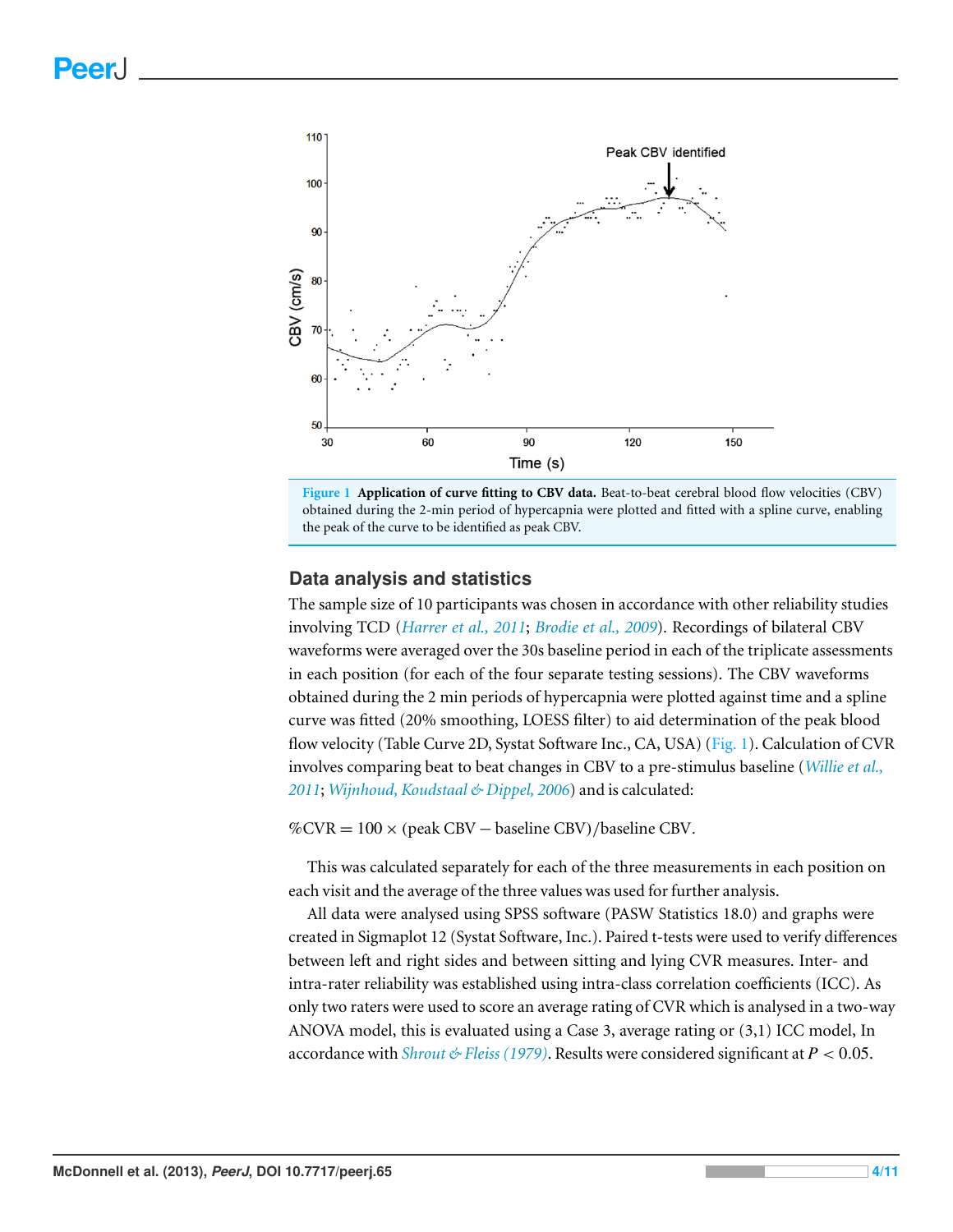<span id="page-4-0"></span>



# **RESULTS**

10 participants were enrolled in the study with 8 participants completing all four sessions. Two participants (authors MMcD and MAC) attended only two sessions, both with the same rater; thus intra-rater reliability data was obtained from 9 participants by each rater and inter-rater reliability was assessed for 8 participants.

Data were collected bilaterally at each session and values for left and right MCAs were compared. Depth of insonation was similar for left and right sides and between postures (e.g.  $50.3 \pm 4.1$  mm in lying,  $50.2 \pm 4.1$  mm in sitting). There were no differences between hemispheres when data from both testing sessions for both raters were combined (sitting  $P = 0.27$ , lying  $P = 0.46$ ), allowing this data to be combined for further analysis (i.e. left and right MCA velocities were collapsed for all subsequent analyses).

# **Differences between lying and sitting**

Individual CVR data from each test performed by both raters at both sessions were collapsed relative to sitting or lying. Differences in variability between the two positions were explored using Coefficients of Variation (CV) to quantify whether there was greater variation if measures were taken sitting rather than lying supine. CVs were calculated separately for sitting and lying measures obtained from each participant on each test occasion. There were no differences in variability of CVR measures obtained sitting versus lying (sitting average  $CV = 35.2 \pm 6.6\%$ ; lying average  $CV = 36.7 \pm 8.1\%$ ; paired t-test  $P = 0.5$ ).

#### **Intra-rater reliability**

Measures obtained sitting and lying at two testing sessions by Rater 1 and Rater 2 were analysed using intraclass correlation coefficients to compare CVR measurements between sessions. Results for Rater 1 [\(Fig. 2\)](#page-4-0) illustrate superior reproducibility between sessions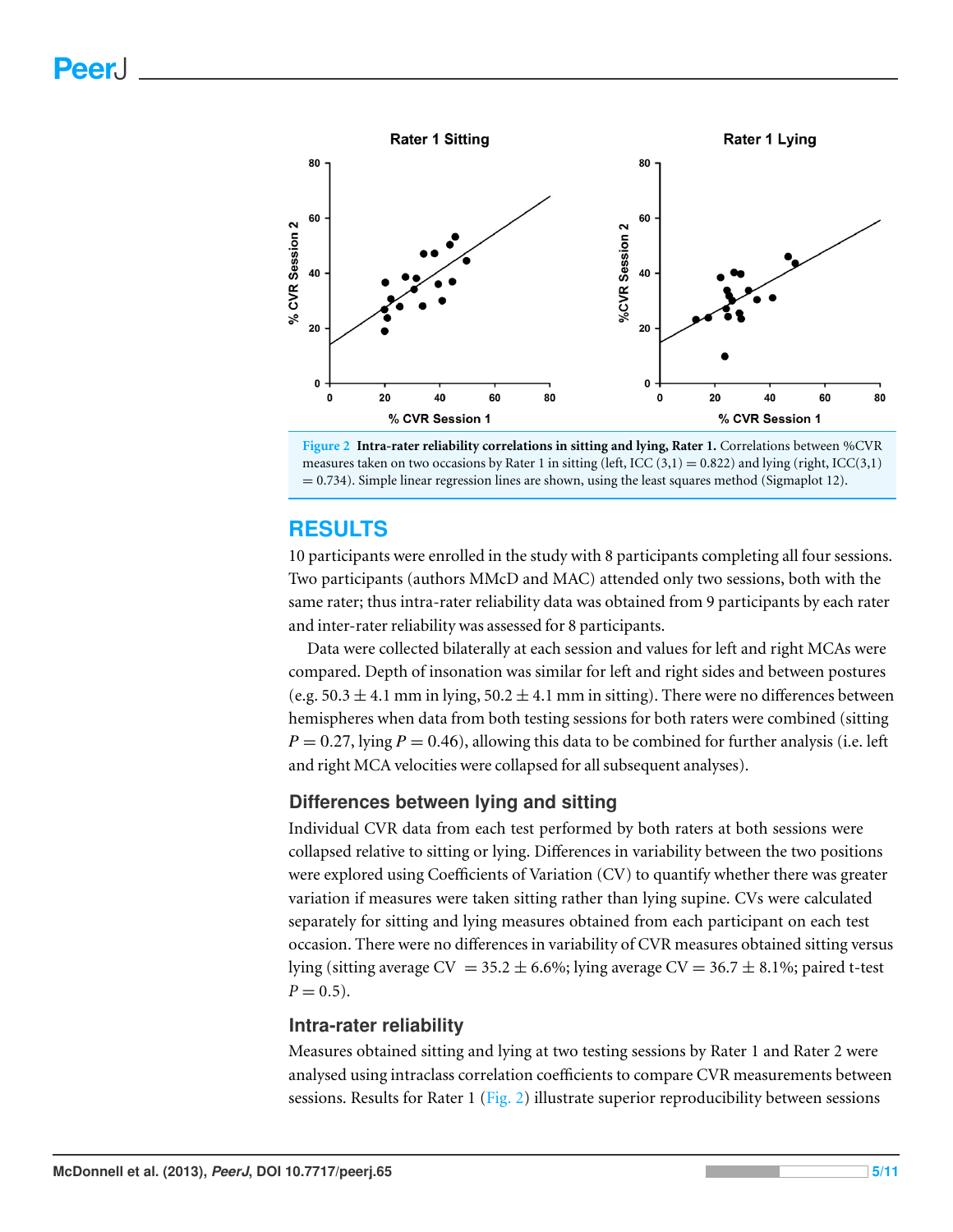<span id="page-5-0"></span>

**Figure 3 Intra-rater reliability correlations in sitting and lying, Rater 2.** Correlations between %CVR measures taken on two occasions by Rater 2 in sitting (left, ICC  $(3,1) = 0.463$ ) and lying (right, ICC(3,1)  $= 0.015$ ). Simple linear regression lines are shown, using the least squares method (Sigmaplot 12).

when measured sitting  $(ICC(3,1) = 0.822; P < 0.001)$  compared with lying  $(ICC(3,1) =$  $0.734$ ;  $P < 0.05$ ).

Measures for Rater 2 were comparable, as shown in [Fig. 3,](#page-5-0) with greater reproducibility in sitting (ICC(3,1) = 0.463;  $P = 0.12$ ) compared with lying, although the correlations were non-significant  $(ICC(3,1) = 0.015; P = 0.49)$ .

#### **Inter-rater reliability**

To demonstrate inter-rater reliability for both sitting and lying postures, data for each side (left and right) and each session (Session 1 and 2) were combined so that CVR values obtained by Rater 1 and Rater 2 could be compared as in [Fig. 4.](#page-6-0) Intraclass correlation coefficients were determined and were significant for sitting  $(ICC(3,1) = 0.504; P = 0.028)$ but not lying  $(ICC(3,1) = 0.081; P = 0.41)$ .

# **DISCUSSION**

Assessment of CVR in healthy adults can be achieved with bilateral recording of CBV in the MCA with acceptable reproducibility and inter-rater reliability. This is the first study to demonstrate that measures of CVR obtained sitting were more reproducible than whilst lying. The reproducibility measures obtained were superior to those obtained by Totaro and colleagues (*[Totaro](#page-9-6) [et](#page-9-6) [al.,](#page-9-6) [1999](#page-9-6)*) (ICC = 0.43 when measures were repeated by a single investigator after 24 h). Reproducibility measures for both raters were greater in sitting compared with lying  $(ICC(3,1) = 0.822$  and 0.463 in sitting respectively for both raters) which shows a strong agreement between sessions. Intra-rater reliability was greater for the more recently experienced sonographer, Rater 1, confirming previous reports (*[Martin,](#page-9-9) [Thomas](#page-9-9) [&](#page-9-9) [Caron,](#page-9-9) [1993](#page-9-9)*; *[Shen](#page-9-10) [et](#page-9-10) [al.,](#page-9-10) [1999](#page-9-10)*). Inter-rater reliability was only fair, indicating that the same rater should be used where possible for measurements in research trials and clinical settings. It is important to note that these values for reliability and reproducibility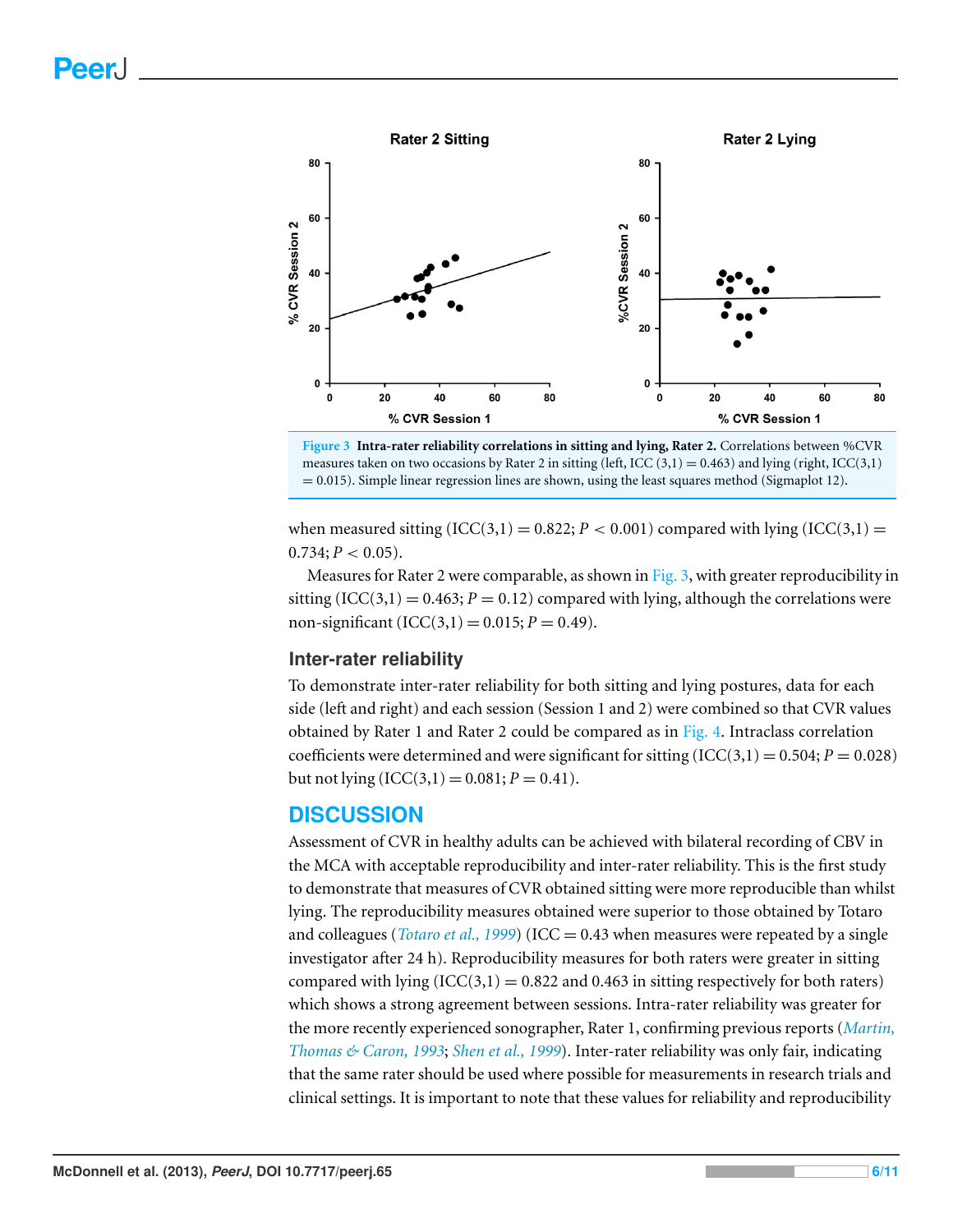<span id="page-6-0"></span>

**Figure 4 Inter-rater reliability comparisons showing superior reliability in sitting.** Correlations between %CVR measures obtained across both sessions by Rater 1 compared with Rater 2 for sitting (left,  $ICC(3,1) = 0.504)$  and lying (right,  $ICC(3,1) = 0.081)$ . Simple linear regression lines are shown, using the least squares method (Sigmaplot 12).

are valid for measurement of hypercapnia at 5%  $CO<sub>2</sub>$  and 95%  $O<sub>2</sub>$ , providing a strong vasodilatory stimulus but we acknowledge that for near maximal vasodilation to occur, 10% CO<sup>2</sup> may be required (*[Goodeet](#page-8-6) [al.,](#page-8-6) [2009](#page-8-6)*).

We have recently shown (*[Wong](#page-10-2) [et](#page-10-2) [al.,](#page-10-2) [2013](#page-10-2)*) that regular dietary supplementation with a wild green oat extract can enhance systemic endothelial function assessed by the technique flow mediated dilatation of the brachial artery and cerebral endothelial function assessed in the MCA by CVR to hypercapnia. Even though these responses were of similar magnitude (∼40% increase in both cases) they were not correlated within individuals, indicating the likely independence of underlying mechanisms and pathophysiological changes in endothelial function between systemic and cerebral arteries. Thus, while the technique of flow mediated dilatation of the brachial artery is well established, TCD has the potential to determine the efficacy of therapeutic treatments to improve vascular health. The present study provides evidence of good intra-rater reliability, particularly with an experienced sonographer, but only acceptable inter-rater reliability using Carbogen as the hypercapnic stimulus to measure changes in CVR within-individuals in response to therapeutic interventions. The results of this study suggest that performing the test in sitting is preferable to lying to assess changes in cerebral endothelial vasodilator function which may be appropriate for elderly or disabled populations who may be involved in research investigating dietary or behavioural interventions to improve cerebrovascular function.

The technique of TCD to assess changes in cerebral blood flow velocity, although widely used, does have a known limitation, in that we cannot prove that the diameter of the MCA does not change during the period of hypercapnia. The method used here and by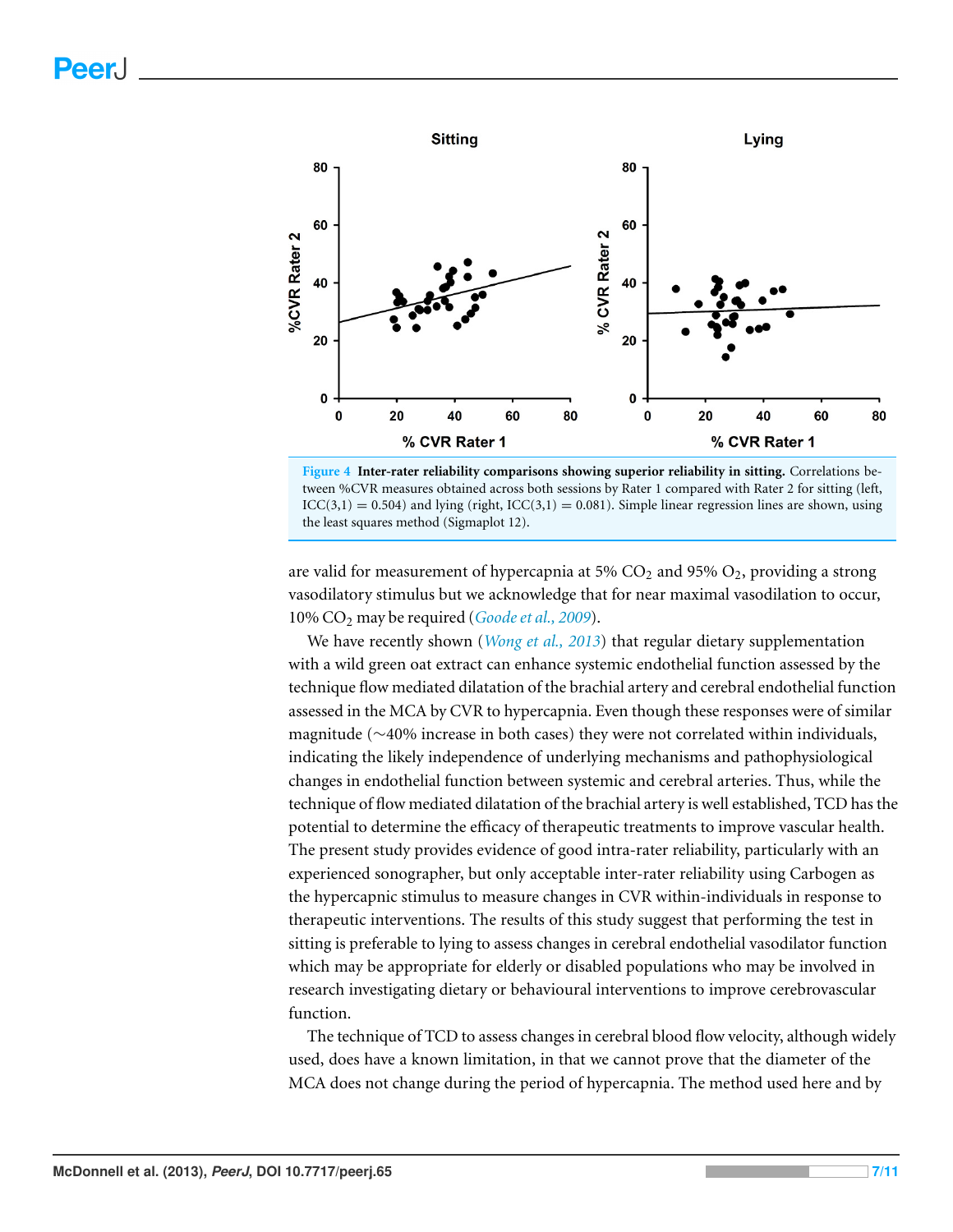others assumes that the MCA diameter was constant during hypercapnia (*[Serrador](#page-9-5) [et](#page-9-5) [al.,](#page-9-5) [2000](#page-9-5)*). A number of studies have demonstrated that the diameter of the MCA does not change significantly during craniotomy (*[Giller](#page-8-7) [et](#page-8-7) [al.,](#page-8-7) [1993](#page-8-7)*), after the release of thigh cuffs to assess cerebral autoregulation (*[Newell](#page-9-11) [et](#page-9-11) [al.,](#page-9-11) [1994](#page-9-11)*) or a similar TCD technique using the Doppler power signal to measure MCA diameter (*[Poulin,](#page-9-12) [Liang](#page-9-12) [&](#page-9-12) [Robbins,](#page-9-12) [1996](#page-9-12)*). However, there have been reports in animal and human studies that small changes in vessel diameter are possible, particularly during hypocapnia (*[Du](#page-8-8) [Boulay](#page-8-8) [&](#page-8-8) [Symon,](#page-8-8) [1971](#page-8-8)*; *[Du](#page-8-9) [Boulay](#page-8-9) [et](#page-8-9) [al.,](#page-8-9) [1972](#page-8-9)*).

There are several limitations to our study. We only used two raters and additional raters may provide more accurate measures of ICCs. Further, we did not measure blood pressure of these healthy individuals, nor did we relate our measurement of CVR to end-tidal  $CO<sub>2</sub>$ by performing gas analysis on expired air during the experiments. Our results, therefore, are limited to relative changes in CBV in the MCA in response to 5%  $CO<sub>2</sub>$ , rather than relative increase in CBV per kiloPascal rise in end-tidal CO<sup>2</sup> (*[Wijnhoud,](#page-10-1) [Koudstaal](#page-10-1) [&](#page-10-1) [Dippel,](#page-10-1) [2006](#page-10-1)*). The important metric to record when assessing CVR is the beat-to-beat change in CBV from a pre-stimulus baseline (*[Willie](#page-10-0) [et](#page-10-0) [al.,](#page-10-0) [2011](#page-10-0)*) and the method we have used for this and other clinical studies satisfies this requirement and avoids the subject discomfort which can occur with administration of ≥8% CO<sup>2</sup> (*[Ainslie](#page-8-0) [&](#page-8-0) [Du](#page-8-0)ffin, [2009](#page-8-0)*). This method has been used by others to assess cerebrovascular endothelial function (*[Wijnhoud,](#page-10-1) [Koudstaal](#page-10-1) [&](#page-10-1) [Dippel,](#page-10-1) [2006](#page-10-1)*; *[Schwertfeger](#page-9-13) [et](#page-9-13) [al.,](#page-9-13) [2006](#page-9-13)*) and has been shown to be preferable to normalizing to absolute increase in end-tidal  $CO<sub>2</sub>$  in predicting stroke and TIA risk in patients with carotid artery stenosis and occlusion (*[Markus](#page-9-14) [&](#page-9-14) [Cullinane,](#page-9-14) [2001](#page-9-14)*).

The data from this study indicates that the assessment of CVR using TCD provides more reliable values when performed sitting compared with lying, particularly with a more experienced sonographer. Future studies should be performed with participants in the sitting position rather than lying to maximise CVR responses and to optimise inter- and intra-rater reliability.

# <span id="page-7-0"></span>**ADDITIONAL INFORMATION AND DECLARATIONS**

#### **Funding**

Dr. MN McDonnell and Dr. HA Keage are supported by Australian National Health and Medical Research Council Research Training Fellowships. The funders had no role in study design, data collection and analysis, decision to publish, or preparation of the manuscript.

#### **Competing Interests**

We have no competing interests to disclose.

#### **Author Contributions**

• Michelle N. McDonnell conceived and designed the experiments, performed the experiments, analyzed the data, contributed reagents/materials/analysis tools, wrote the paper.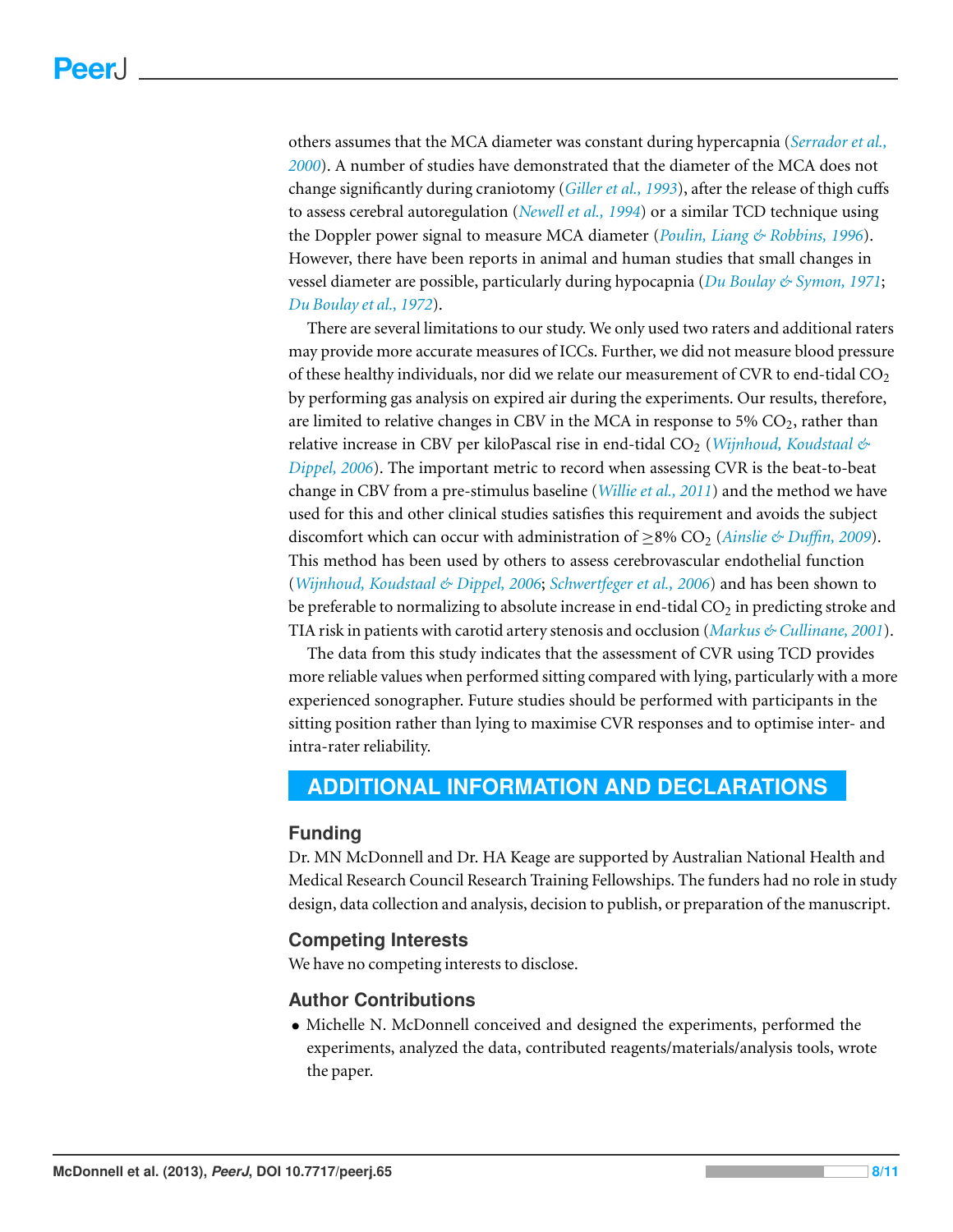- Narelle M. Berry conceived and designed the experiments, performed the experiments, contributed reagents/materials/analysis tools, wrote the paper.
- Mark A. Cutting performed the experiments, analyzed the data.
- Hannah A. Keage contributed reagents/materials/analysis tools, wrote the paper.
- Jonathan D. Buckley conceived and designed the experiments, wrote the paper.
- Peter R.C. Howe conceived and designed the experiments, contributed reagents/materials/analysis tools, wrote the paper.

# **Human Ethics**

The following information was supplied relating to ethical approvals (i.e. approving body and any reference numbers):

University of South Australia Human Research Ethics Committee.

Approval for this study, application number 0000022568 was granted in June 2011.

# **REFERENCES**

- <span id="page-8-3"></span>**Aaslid R, Markwalder TM, Nornes H. 1982.** Noninvasive transcranial Doppler ultrasound recording of flow velocity in basal cerebral arteries. *Journal of Neurosurgery* **57**:769–774 DOI 10.3171[/jns.](http://dx.doi.org/10.3171/jns.1982.57.6.0769)1982.57.6.0769.
- <span id="page-8-0"></span>**Ainslie PN, Duffin J. 2009.** Integration of cerebrovascular CO<sub>2</sub> reactivity and chemoreflex control of breathing: mechanisms of regulation, measurement, and interpretation. *American Journal of Physiology - Regulatory, Integrative and Comparative Physiology* **296**:R1473–R1495 DOI 10.1152[/ajpregu.](http://dx.doi.org/10.1152/ajpregu.91008.2008)91008.2008.
- <span id="page-8-5"></span>**Brodie FG, Atkins ER, Robinson TG, Panerai RB. 2009.** Reliability of dynamic cerebral autoregulation measurement using spontaneous fluctuations in blood pressure. *Clinical Science (London)* **116:513–520** DOI 10.1042/CS20080236.
- <span id="page-8-1"></span>**Dahl A, Russell D, Rootwelt K, Nyberg-Hansen R, Kerty E. 1995.** Cerebral vasoreactivity assessed with transcranial Doppler and regional cerebral blood flow measurements. Dose, serum concentration, and time course of the response to acetazolamide. *Stroke* **26**:2302–2306 DOI 10.1161/01[.STR.](http://dx.doi.org/10.1161/01.STR.26.12.2302)26.12.2302.
- <span id="page-8-2"></span>**Demolis P, Chalon S, Giudicelli JF. 1993.** Repeatability of transcranial Doppler measurements of arterial blood flow velocities in healthy subjects. *Clinical Science (London)* **84**:599–604.
- <span id="page-8-9"></span>**Du Boulay G, Symon L, Shah S, Dorsch N, Ackerman R. 1972.** Cerebral arterial reactivity and spasm after subarachnoid haemorrhage. *Proceedings of the Royal Society of Medicine* **65**:80–82.
- <span id="page-8-8"></span>**Du Boulay GH, Symon L. 1971.** The anaesthetist's effect upon the cerebral arteries. *Proceedings of the Royal Society of Medicine* **64**:77–80.
- <span id="page-8-7"></span>**Giller CA, Bowman G, Dyer H, Mootz L, Krippner W. 1993.** Cerebral arterial diameters during changes in blood pressure and carbon dioxide during craniotomy. *Neurosurgery* **32**:737–741 (discussion 741-2) DOI 10.1227/00006123-199305000-00006.
- <span id="page-8-6"></span>**Goode SD, Krishan S, Alexakis C, Mahajan R, Auer DP. 2009.** Precision of cerebrovascular reactivity assessment with use of different quantification methods for hypercapnia functional MR imaging. *AJNR* **30:**972–977 DOI 10.3174[/ajnr.A](http://dx.doi.org/10.3174/ajnr.A1496)1496.
- <span id="page-8-4"></span>**Harrer JU, Valaikiene J, Koch H, Knorr R, Horn M, Ickenstein G, Bogdahn U, Schlachetzki F. 2011.** Transcranial perfusion sonography using a low mechanical index and pulse inversion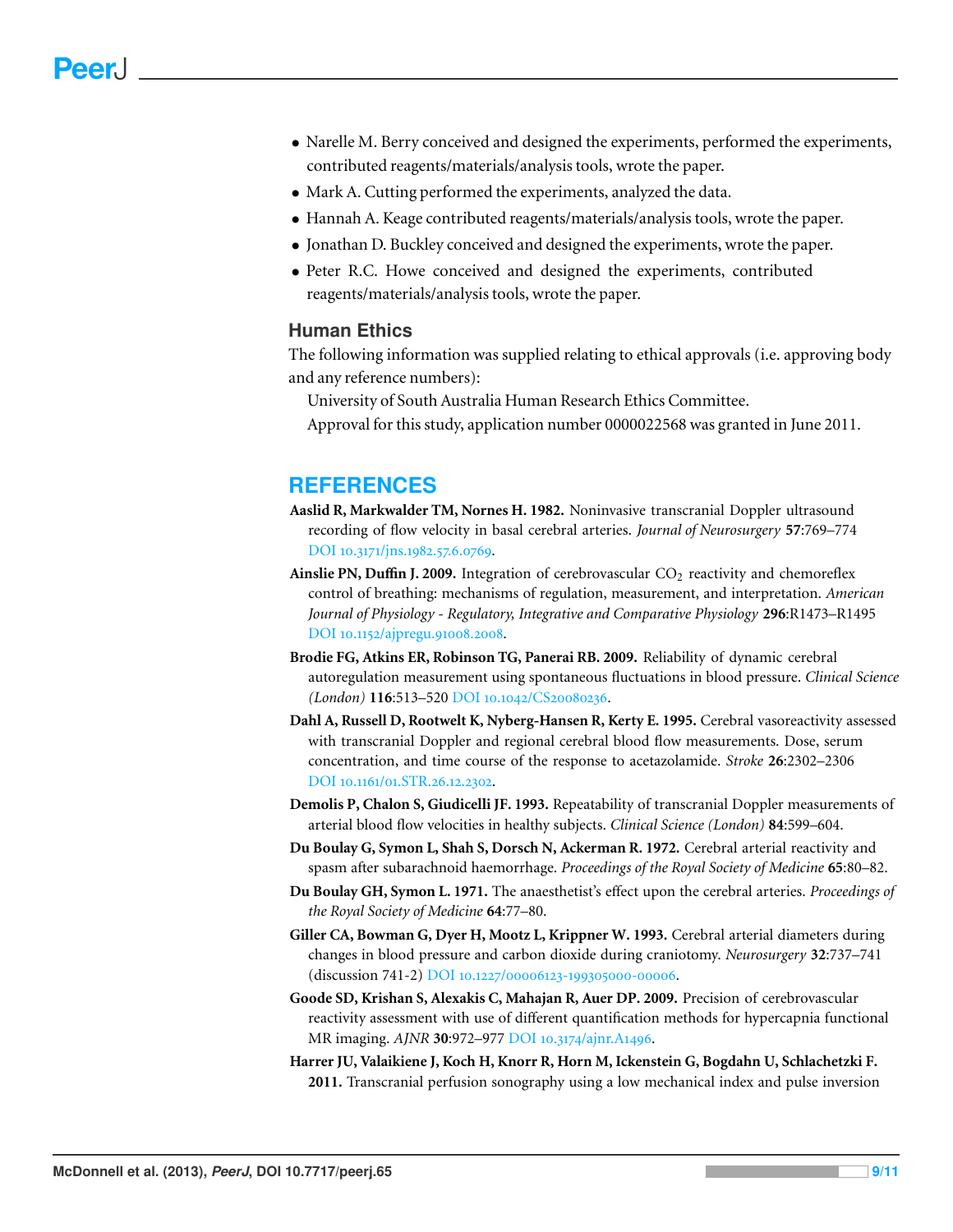harmonic imaging: reliability, inter-/intraobserver variability. *Ultraschall in der Medizin* **32(Suppl 1):S95-S101 DOI** 10.1055/s-0029-1245369.

- <span id="page-9-4"></span>**Kernan WN, Viscoli CM, Brass LM, Makuch RW, Sarrel PM, Roberts RS, Gent M, Rothwell P, Sacco RL, Liu RC, Boden-Albala B, Horwitz RI. 2000.** The stroke prognosis instrument II (SPI-II): a clinical prediction instrument for patients with transient ischemia and nondisabling ischemic stroke. *Stroke* 31:456-462 DOI 10.1161/01[.STR.](http://dx.doi.org/10.1161/01.STR.31.2.456)31.2.456.
- <span id="page-9-1"></span>**Krainik A, Hund-Georgiadis M, Zysset S, von Cramon DY. 2005.** Regional impairment of cerebrovascular reactivity and BOLD signal in adults after stroke. *Stroke* **36**:1146–1152 DOI 10.1161/01.STR.0000166178.40973.a7.
- <span id="page-9-2"></span>**Lavi S, Egbarya R, Lavi R, Jacob G. 2003.** Role of nitric oxide in the regulation of cerebral blood flow in humans: chemoregulation versus mechanoregulation. *Circulation* **107**:1901–1905 DOI 10.1161/01.CIR.0000057973.99140.5A.
- <span id="page-9-3"></span>Lavi S, Gaitini D, Milloul V, Jacob G. 2006. Impaired cerebral CO<sub>2</sub> vasoreactivity: association with endothelial dysfunction. *American Journal of Physiology - Heart and Circulatory Physiology* 291:H1856-H1861 DOI 10.1152[/ajpheart.](http://dx.doi.org/10.1152/ajpheart.00014.2006)00014.2006.
- <span id="page-9-14"></span>**Markus H, Cullinane M. 2001.** Severely impaired cerebrovascular reactivity predicts stroke and TIA risk in patients with carotid artery stenosis and occlusion. *Brain* **124**:457–467 DOI 10.1093[/brain/](http://dx.doi.org/10.1093/brain/124.3.457)124.3.457.
- <span id="page-9-9"></span>**Martin NA, Thomas KM, Caron M. 1993.** Transcranial Doppler–techniques, application, and instrumentation. *Neurosurgery* 33:761–764 DOI 10.1227/00006123-199310000-00033.
- <span id="page-9-7"></span>**Mayberg TS, Lam AM, Matta BF, Visco E. 1996.** The variability of cerebrovascular reactivity with posture and time. *Journal of Neurosurgical Anesthesiology* **8**:268–272 DOI 10.1097/00008506-199610000-00002.
- <span id="page-9-11"></span>**Newell DW, Aaslid R, Lam A, Mayberg TS, Winn HR. 1994.** Comparison of flow and velocity during dynamic autoregulation testing in humans. *Stroke* **25**:793–797 DOI 10.1161/01[.STR.](http://dx.doi.org/10.1161/01.STR.25.4.793)25.4.793.
- <span id="page-9-12"></span>**Poulin MJ, Liang PJ, Robbins PA. 1996.** Dynamics of the cerebral blood flow response to step changes in end-tidal PCO<sup>2</sup> and PO<sup>2</sup> in humans. *Journal of Applied Physiology* **81**:1084–1095.
- <span id="page-9-13"></span>**Schwertfeger N, Neu P, Schlattmann P, Lemke H, Heuser I, Bajbouj M. 2006.** Cerebrovascular reactivity over time course in healthy subjects. *Journal of the Neurological Sciences* **249**:135–139 DOI 10.1016[/j.jns.](http://dx.doi.org/10.1016/j.jns.2006.06.009)2006.06.009.
- <span id="page-9-5"></span>**Serrador JM, Picot PA, Rutt BK, Shoemaker JK, Bondar RL. 2000.** MRI measures of middle cerebral artery diameter in conscious humans during simulated orthostasis. *Stroke* **31:1672–1678 DOI** 10.1161/01[.STR.](http://dx.doi.org/10.1161/01.STR.31.7.1672)31.7.1672.
- <span id="page-9-10"></span>**Shen Q, Stuart J, Venkatesh B, Wallace J, Lipman J. 1999.** Inter observer variability of the transcranial Doppler ultrasound technique: impact of lack of practice on the accuracy of measurement. *Journal of Clinical Monitoring* 15:179-184 DOI 10.1023/A:1009925811965.
- <span id="page-9-8"></span>**Shrout PE, Fleiss JL. 1979.** Intraclass correlations: uses in assessing rater reliability. *Psychological Bulletin* 86:420-428 DOI 10.1037/0033-2909.86.2.420.
- <span id="page-9-0"></span>**Silvestrini M, Vernieri F, Pasqualetti P, Matteis M, Passarelli F, Troisi E, Caltagirone C. 2000.** Impaired cerebral vasoreactivity and risk of stroke in patients with asymptomatic carotid artery stenosis. *JAMA* 283:2122-2127 DOI 10.1001[/jama.](http://dx.doi.org/10.1001/jama.283.16.2122)283.16.2122.
- <span id="page-9-6"></span>**Totaro R, Marini C, Baldassarre M, Carolei A. 1999.** Cerebrovascular reactivity evaluated by transcranial Doppler: reproducibility of different methods. *Cerebrovascular Diseases* **9**:142–145 DOI 10.1159/000015943.